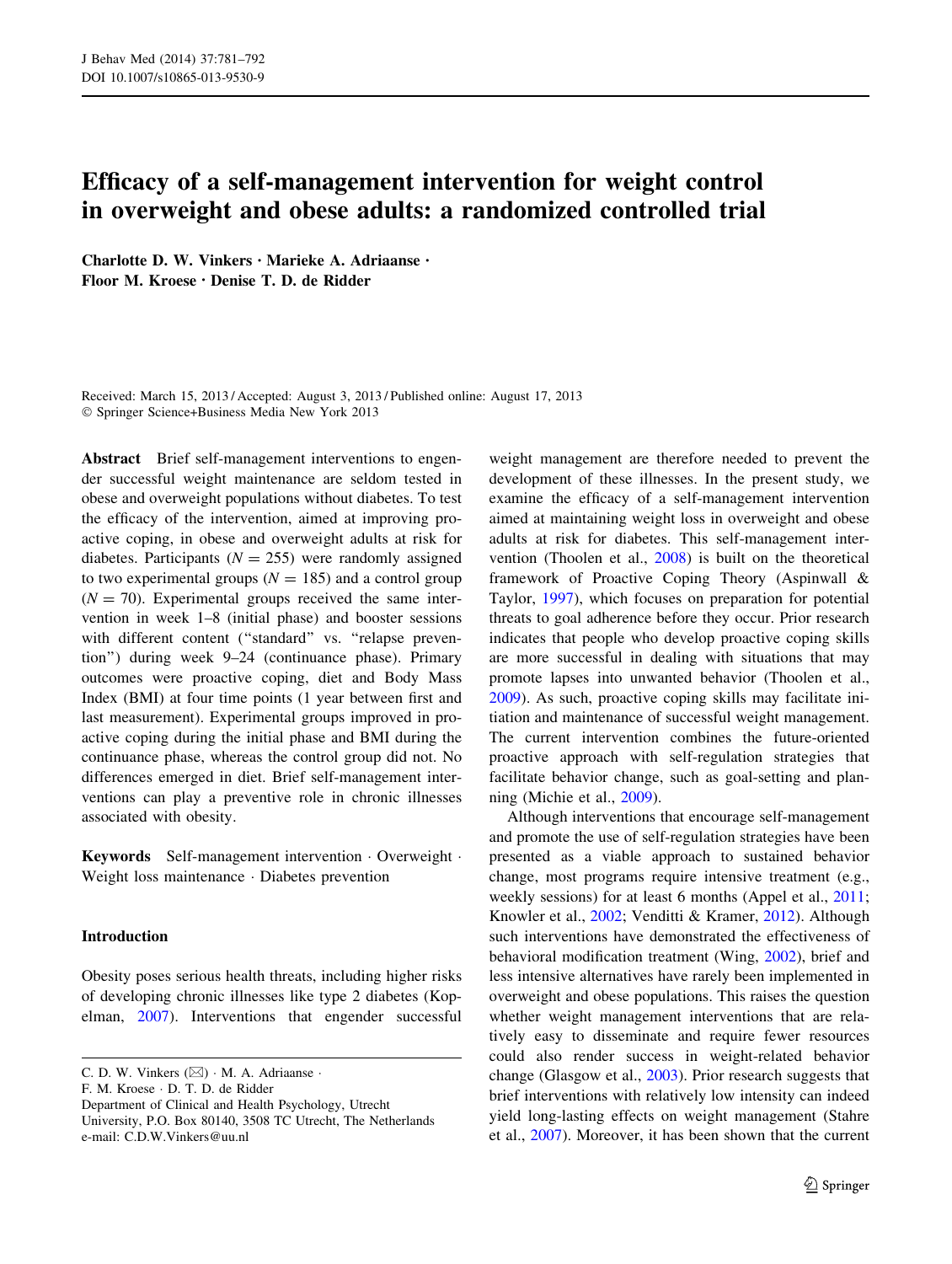intervention, albeit in a sample of type 2 diabetes patients, yielded improved diet, exercise, and weight loss up to 9 months after the program (Thoolen et al., [2009\)](#page-10-0). The present study aims to replicate and extend this research in three ways.

First, the intervention is examined in a population of overweight people at risk for diabetes rather than diabetes patients. These populations are sufficiently similar to render it likely that the intervention is effective as they struggle with comparable self-regulatory challenges regarding diet and physical activity (Astrup & Finer, [2000](#page-10-0)). However, the efficacy of the intervention may also differ for the two populations. That is, obese diabetic patients may be less successful than their non-diabetic counterparts in weight management, possibly due to the weight-altering properties of antidiabetic medication (Finer et al., [2006](#page-10-0)). Conversely, diabetic patients may be more successful in weight management, as they may be more aware of the urgency of behavior change (Swift et al., [2009\)](#page-10-0).

Second, we extend prior research by examining whether booster sessions have added value for weight-related outcomes, as experts argue that extending the duration of treatment is a viable way to stabilize behavior changes (Jeffery et al., [2000;](#page-10-0) Wing et al., [2006\)](#page-11-0). Indeed, research demonstrated that additional sessions produce promising results in this regard (e.g., Jeffery et al., [2000;](#page-10-0) Perri & Corsica, [2002](#page-10-0); West et al., [2011\)](#page-11-0). Others, however, found that extended interventions do not necessarily lead to better outcomes (Kroese et al., [2012](#page-10-0); Leibbrand & Fichter, [2002](#page-10-0); Svetkey et al., [2008](#page-10-0)). The present study therefore examines whether booster sessions bolster effects obtained during the initial phase of the intervention. Also, as it is unclear whether the specific content of booster sessions contributes to improved outcomes, we compare two different types. The first type of booster sessions, referred to as ''relapse prevention'' boosters throughout the remainder of this paper, in which relapse prevention strategies are taught, i.e., skills to anticipate and plan for high-risk situations that facilitate relapse into unwanted behavior. These skills have been proposed to promote behavior change maintenance (Gollwitzer, [1999;](#page-10-0) Marlatt & Gordon, [1985](#page-10-0); Perri et al., [2001\)](#page-10-0). We examined whether these ''relapse prevention'' boosters yield additional benefits compared to ''standard'' booster sessions, in which the same behavioral strategies were reinforced as during the initial phase of the intervention.

Third, the present study contributes to the existing body of research by including a strict and active control group, which comprised group sessions and multiple written assignments. A common methodological shortcoming of many weight management interventions is that control groups receive usual care or otherwise minimal attention (Norris et al., [2005](#page-10-0)), such as providing education material

without further contact throughout the intervention (e.g., Appel et al., [2011](#page-10-0); Thoolen et al., [2009\)](#page-10-0). This makes the comparison inherently favorably biased towards the intervention's effects, because potential intervention effects can be partly due to the amount of attention that people receive and/or the frequency with which they are reminded of their long-term goal. The present control group is strict, and deviates from those in previous studies, in the sense that we controlled for non-specific intervention effects by providing contact and reminders with the same frequency as in, and concurrently in time with, the experimental groups.

In sum, we examine the efficacy of an intervention aimed at increasing proactive coping skills and self-management behaviors (a) in an overweight population without diabetes; (b) with the addition of booster sessions; and (c) against a strict control group. We report outcome measures in psychological, behavioral, and biomedical domains. In accordance with the intervention's principal focus, the primary outcomes per domain were proactive coping skills, diet and weight, respectively.

## Method

#### Participants

We contacted 983 people by postal mail from the control arm of the Randomized Controlled Trial for Screening for Type 2 Diabetes in Obese Subjects (De Koning, [2005](#page-10-0)). Inclusion criteria were a Body Mass Index (BMI) of  $>25$ and  $\langle 40 \rangle$  and being committed to improving weight selfmanagement, as assessed by consent in response to an invitation letter explaining the target population and content of the intervention. Exclusion criteria were a diabetes diagnosis and the involvement in other treatment for overweight. Of the 486 people who responded, 58 (11.9 %) were ineligible and 173 (35.6 %) declined to participate (see Fig. [1](#page-2-0) for the CONSORT flow diagram). Of the resulting 255 (52.5 %), 185 people were allocated to the two experimental conditions (standard vs. relapse prevention) and 70 people were allocated to the control condition. No baseline data were collected from 9.7 % ( $N = 18$ ) of experimental and 14.3 % ( $N = 10$ ) of control participants (14.3 %), because these participants failed to return the questionnaire.

Overall, the sample had an average age of 55.69 years  $(SD = 5.84)$  and comprised native Dutch people. Most participants' (67.8 %;  $N = 97$ ) education level was high/ vocational school; 30.1 %  $(N = 43)$  completed higher education, one completed primary school and two failed to indicate their education level. The majority was employed (70.6 %) and male (59.4 %).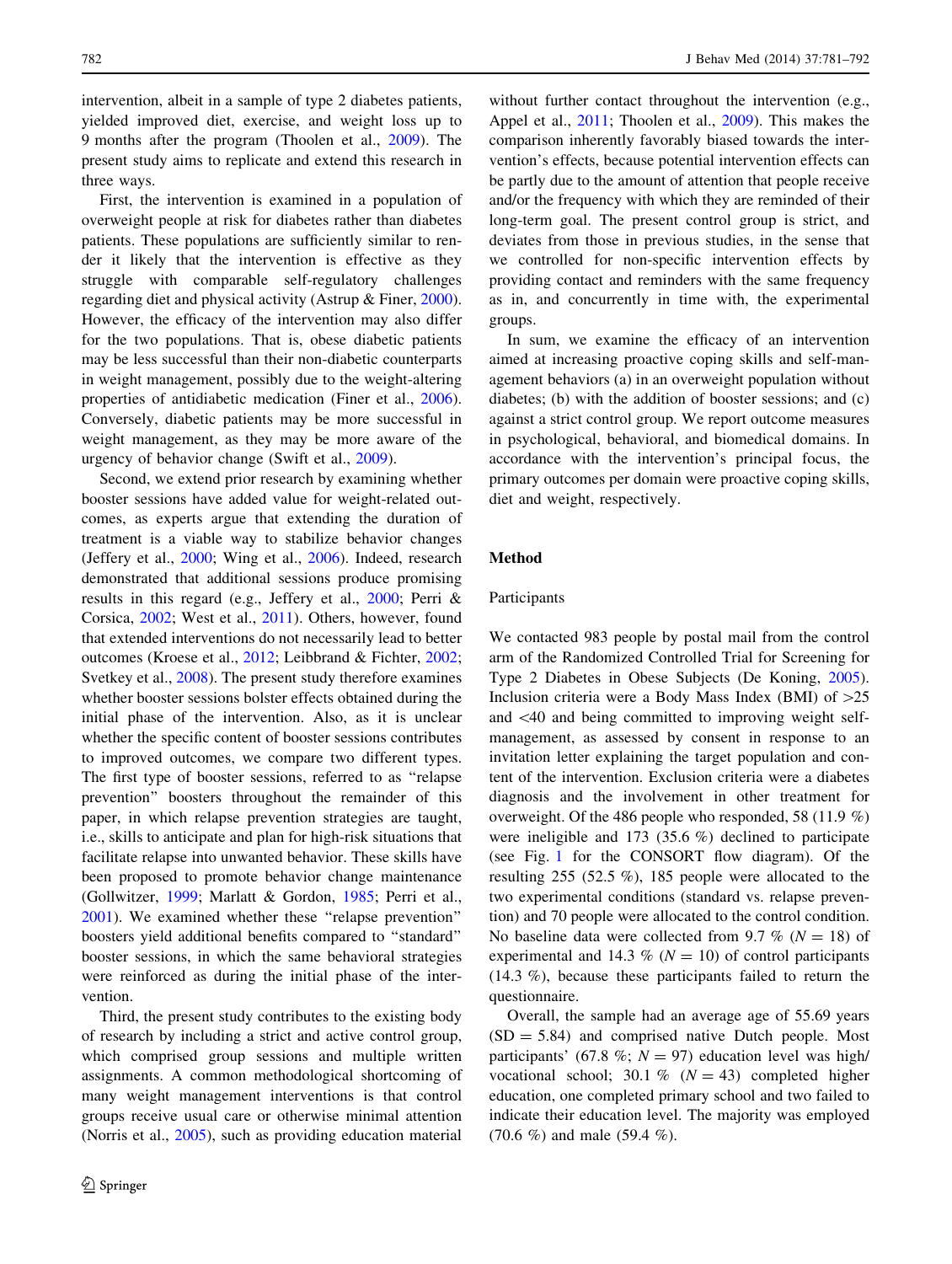<span id="page-2-0"></span>

Fig. 1 CONSORT flow diagram

#### Design

This study was a single-blind, parallel-group randomized controlled trial, with balanced allocation using simple randomization to two experimental groups and the control group [1:1:1 ratio]. Participants were allocated to conditions using the randomization function in Excel, and assigned by the first author. The protocol was approved by the Medical Ethical Committee at Utrecht University. Written informed consent was obtained from all participants after the nature of the procedure had been fully explained to them.

Measures for all groups were employed at baseline (T0), after the initial phase (T1), 1 month after the continuance phase (T2), and at follow-up 5 months thereafter, resulting in a total duration of 1 year from first to last measurement. Weight was measured by the trainers during the individual session, after the third group session (T1) and 1–4 weeks after the T2 measurement at participants' home. Participants were recruited in June 2009. The study took place in community centers in Rotterdam, The Netherlands, from October 2009 to October 2010; data collection pertaining to 1-year follow-up measures was completed in April 2011.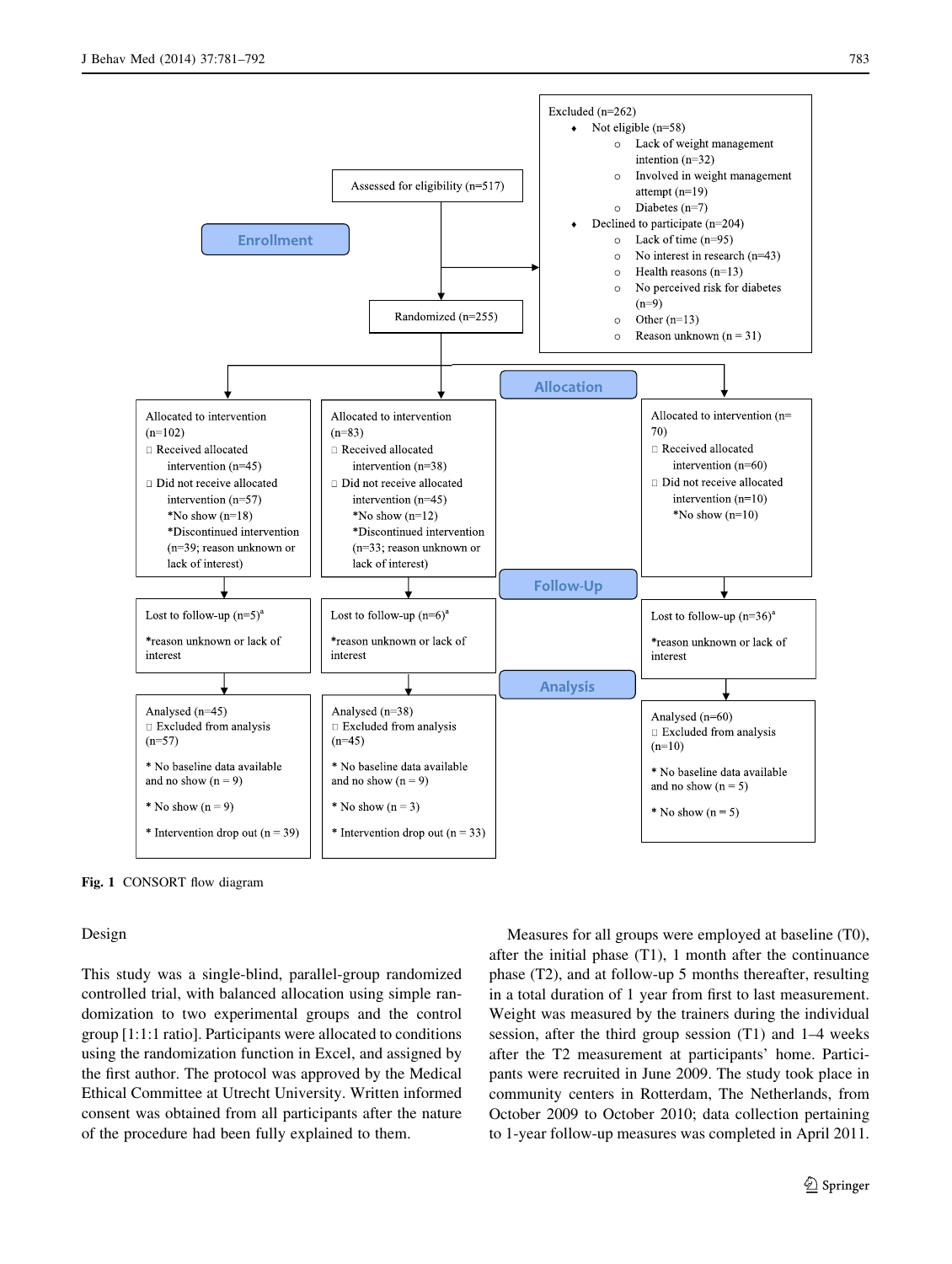Full details of the trial protocol can be found at [www.](http://www.trialregister.nl) [trialregister.nl,](http://www.trialregister.nl) trial number 2791.

## Procedure

The intervention consisted of one individual and six group sessions during a period of 24 weeks; four group sessions during the initial phase (week 1–8) and two group sessions during the continuance phase (week 9–24). The initial phase included a one (1-h) individual session, in which participants' motivation, dietary knowledge and expectations towards the intervention were discussed. In addition, three (2-h) bi-weekly group sessions (6–8 participants) were given, in which participants were taught a 5-step plan targeting personally relevant dietary goals, which consisted of (a) concrete, realistic goal setting; (b) exploring conditions and barriers to goal attainment; (c) appraisal of the barriers to goal attainment; (d) making specific if–then plans for action initiation (i.e., implementation intentions; Gollwitzer, [1999\)](#page-10-0) and mental simulation of plans; and (e) evaluating progress (see Thoolen et al. ([2009](#page-10-0)), for a detailed description). Participants were given a workbook that provided basic background information about weight management, 5-step plans, and diaries in which they monitored their progress towards their self-set goal (homework). During each session, one step of the 5-step plan was highlighted, discussed and practiced; participants were stimulated to discuss and make use of each other's knowledge and experience with weight management.

The continuance phase, week 9–24, comprised two (2-h) booster sessions, 2 and 4 months after the initial phase had ended. In this phase, the experimental group was divided into two groups. In the standard boosters condition, the self-regulatory skills learned during the initial phase were reinforced by repeating the 5-step plan described above. The relapse prevention boosters condition entailed an adapted version of the 5-step plan, which specifically focused on identifying and making plans for situations that would promote relapse into old unwanted habits. Importantly, whereas the 5-step plan as used in the standard condition involved making action-oriented plans (e.g., ''If I have my coffee break, then I will take a low-fat snack!"), thereby promoting behavior change initiation, the adapted 5-step plan in the relapse prevention condition involved making coping-oriented plans to prevent relapse, thereby promoting behavior change maintenance (Marlatt & Gordon, [1985](#page-10-0)). Another important difference was that in the standard condition, participants continued to set new goals, while in the relapse prevention condition, participants renewed goals that have been difficult to achieve so far. Specifically, the adapted 5-step plan entailed (a) renewing a goal that proved difficult to achieve in the past weeks; (b) identifying specific goal-threatening situations that hindered achievement of this goal, (c) identifying coping strategies to successfully deal with these goal-threatening situations; (d) making specific coping-oriented implementation intentions (e.g., ''If I come home from work late and I am hungry, then I will eat an apple!"; Gollwitzer, [1999\)](#page-10-0); and (e) evaluating the effectiveness of these coping plans.

All group sessions were led by one of seven trainers, all dieticians, who were thoroughly trained in administering the intervention. The trainers acted as coaches during sessions and did not provide dietary advice to participants. Each trainer was provided supervision after each session by mail or phone. The course of sessions followed a strict protocol as written down in a trainer manual; the supervising researcher verified adherence to the protocol by a visit to at least one of the group sessions per trainer. Although standardized notes were not taken, it was observed that all trainers strictly followed protocol. In addition, the detailed nature of the protocol (e.g., duration and content of each component per session) ensured that the likelihood of deviation from protocol was minimal. Each trainer led only one type of booster sessions (i.e., they were blinded to the existence of different versions of booster sessions) and each intervention group was generally led by the same trainer throughout the initial and continuance phases of the intervention.

#### Control group

The control group attended two group sessions and received four written assignments temporally concurrent with the six sessions of the experimental groups during the initial phase (one individual session and three group sessions) and continuance phase (two booster sessions). This means that the sessions and assignments were spaced at the same interval apart as the experimental group sessions. The group sessions, scheduled temporally concurrent with the experimental groups' individual and third group session during the initial phase, were led by one of three dieticians who were explicitly required to only provide nutritional knowledge as written down in the protocol. During the sessions, in addition to nutrition education, participants were asked to make a list with 10 unhealthy eating habits, and choose one habit they wanted to change in the coming 2 weeks. Two written assignments, sent temporally concurrent with the experimental groups' first and second group session during the initial phase, were sent requiring participants to reflect on their goal progress and to choose another habit they intended to change. In the continuance phase, temporally concurrent with the experimental groups' booster sessions, participants were asked to change an unhealthy habit they would be able to maintain over time, and the importance of behavior maintenance was emphasized.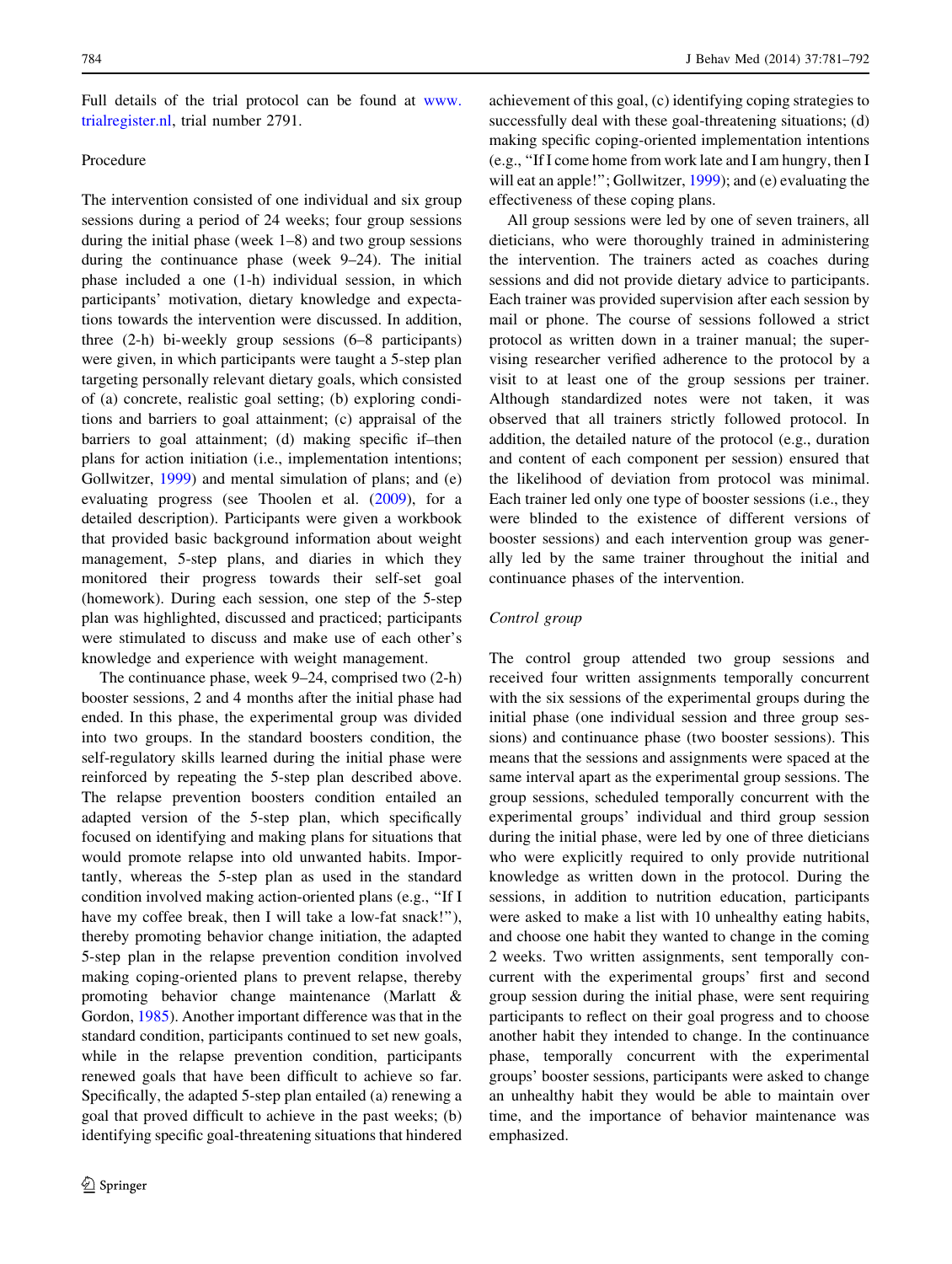#### Measures

#### Demographic measures

Demographics included sex, age, education level, and employment status (yes/no). Education level was measured on a 5-point scale; to make the Dutch school system levels comparable to others, this variable was converted into three categories: primary education, high/vocational school and higher education. Prior weight loss history was assessed by 1 item, ''How often have you tried to lose weight in the past?'', scored as 1 (never), 2 (once), or 3 (multiple times).

## Psychological measures

Proactive coping Proactive coping was measured by the Utrecht Proactive Coping Competence Scale, which is validated by prior research (Bode et al., [2008](#page-10-0)). Participants were instructed to rate the extent to which they have each skill at their disposal in the context of weight-management. The 21 items, consisting of skills that together measure overall proactive coping competence (example: ''Making realistic plans''), were measured on 4-point scales, ranging from 1 (not competent) tot 4 (very competent); range  $\alpha$  T0–  $T3 = .80-.91$ . Higher scores mean that participants are better able to identify and prepare for potential threats to goal adherence, i.e., situations in which it is difficult to overcome existing unhealthy habits.

Goal commitment To measure goal commitment, we developed a scale consisting of 5 items used by prior research to capture both direct commitment (e.g., ''How important is it to you to achieve a healthier weight?''; Locke et al., [1988](#page-10-0)) and affective commitment to the goal (e.g., ''How disappointed would you feel if you did not succeed..."?; Oettingen et al., [2001\)](#page-10-0). Scores ranged from 1 (not at all) tot 7 (very much); range  $\alpha$  T0–T3 = .77–.83.

Self-efficacy Self-efficacy was measured by 6 items tapping participants' confidence in performing the actions necessary for successful self-management of weight and eating behavior, cf. (Kuijer & de Ridder, [2003\)](#page-10-0). Each item started with ''How confident are you that you are able to…'' (example: ''…adhere to the guidelines for a healthy diet") with scores ranging from 1 (not at all) to 7 (com*pletely*); range  $\alpha$  T0–T3 = .77–.85).

Sense of responsibility As one core characteristic of the self-management approach is taking responsibility for one's (success in) behavior change (Funnell & Anderson, [2004\)](#page-10-0), we developed 2 items capturing the extent to which participants perceived their weight management to be their own responsibility (example: ''I believe it is my responsibility to bring about changes in my lifestyle to achieve a healthier weight''). These items were rated on 7-point scales, ranging from 1 (completely disagree) to 7 (completely agree); range  $r$  T0–T3 = .35–.58,  $p$ 's < .01.

#### Behavioral measures

Diet Diet was measured by the Kristal Food Habits Questionnaire (Kristal et al., [1990\)](#page-10-0), which captures fat-related dietary habits. This questionnaire is recommended for intervention research that focuses on diet and has been shown to be as sensitive to changes in dietary habits as diet records and a food-frequency questionnaire (Glasgow et al., [1996;](#page-10-0) Kristal et al., [1994\)](#page-10-0). Participants rated how often they engaged in 20 dietary habits (example: ''How often do you use low-fat products while cooking?''), with scores ranging from 1 (never) to 4 (*always*) or "not applicable"; range  $\alpha$  T0–T3 = .71–.79.

Exercise Exercise was measured by the Physical Activity Scale for the Elderly (PASE; Washburn et al., [1993](#page-11-0)). The PASE was deemed most appropriate for the current sample, because it includes relevant domains of activity for a sedentary population (e.g., walking, light-moderate household work) which are not detected by age-neutral measures that typically focus on more strenuous forms of exercise. The PASE has been previously employed in research on a population of middle-aged diabetes patients with a sedentary lifestyle (Thoolen et al., [2009\)](#page-10-0), which mirrors the age and nature of the current sample. The scale constitutes a valid measure of energy expenditure (Schuit et al., [1997](#page-10-0)). The 15 item scale measures the number of days and time spent in the previous week on various light, moderate and high intensity physical activities and yields a composite score (range 0– 800) that forms an index of energy expenditure.

## Biomedical measures

Weight Participants reported their height and weight at four time points (T0–T3), and were weighed by the trainer at three time points (T0–T2; see ''Design''), resulting in self-reported weight as well as measured weight [body mass index = weight in  $\text{kg/(height in m}^2)$ ]. It is important to note that self-reported and measured BMI have been shown to be equally correlated with disease markers such as blood glucose (McAdams et al., [2007](#page-10-0)), and self-reported and measured BMI were highly correlated at T1 ( $r = .91, p < .01$ ) and T2 ( $r = .93$ ,  $p < .01$ ). Self-reported BMI can therefore be regarded as a valid alternative to measured BMI.

Blood values At baseline (T0) and at follow-up (T3), participants' values of Hemoglobin A1c (Hba1c), fasting glucose, High- and Low-density Lipoprotein (HDL and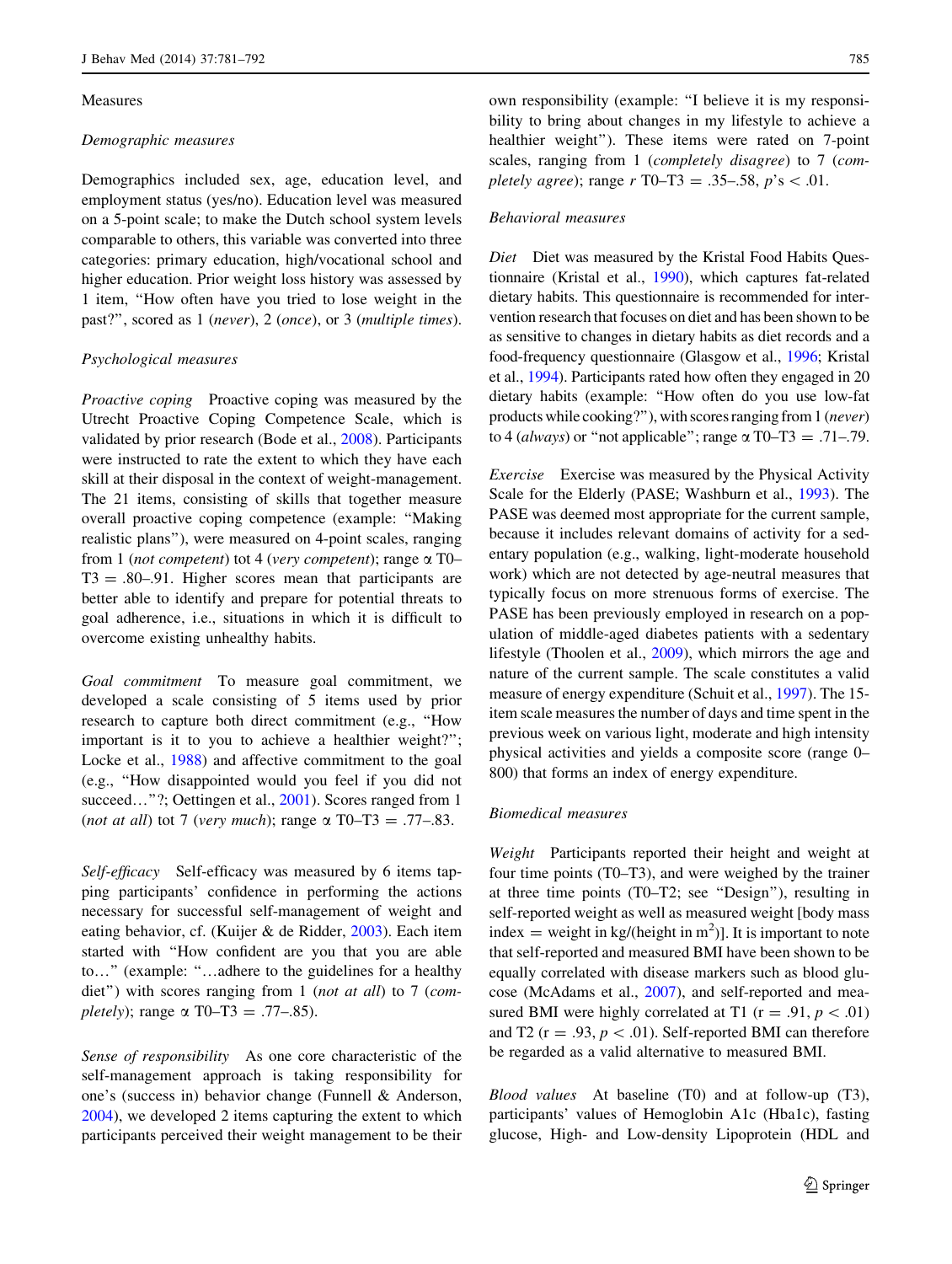LDL) cholesterol, and triglycerides were measured (mmol/l; American Diabetes Association, [2012\)](#page-10-0).

#### Strategy of analysis

Piecewise Linear Growth Curve Modeling (Piecewise-LGCM) was employed for analyzing change trajectories over time. LGCM is a relatively novel statistical procedure that has several advantages above traditional statistical techniques, e.g., a more reliable reflection of change over time and no listwise deletion (Duncan & Duncan, [2004](#page-10-0)). We used Mplus 6.0 (Muthén & Muthén, [1998–](#page-10-0)2010); the intercepts of all groups were fixed as equal, which means that potential baseline group differences were adjusted for in analyses. Also, we fixed the first slope (T0–T1) of the two experimental groups as equal, because they received the same intervention in the initial phase. Sensitivity analyses demonstrated that participants who did not complete the intervention (''intervention drop outs'', referring to those who withdrew from attending sessions rather than those who failed to complete measurements) influenced parameter estimates of completers due to Mplus' use of the Full Information Maximum Likelihood (FIML) procedure to handle missing data. Singleimputation methods for intention-to-treat analyses (e.g., Last Observation Carried Forward) are generally deemed unsuitable methods (White et al., [2012](#page-11-0)) especially when an outcome measure concerns weight, and sufficient information over time was not available to derive adequately missing data points for multiple imputation. We therefore deemed excluding intervention drop outs most appropriate for the purpose of the present study. It is important to note, however, that no listwise deletion was employed: FIML, equivalent to multiple imputation, uses information from the available observed data to estimate the parameters of the incomplete variables (Graham, [2009\)](#page-10-0). This means that the data from participants lost to follow-up (see Fig. [1](#page-2-0)) are included in the analyses. As LGCM does not yield reliable or meaningful results for less than 3 slopes, blood value measures were analyzed by repeated measures ANOVAs.

Bayesian inference was used instead of traditional p value significance testing, which provides a more precise and stringent method to examine effects (Kruschke, [2011](#page-10-0)). In Bayesian estimation, significance levels are determined based on whether zero is included in 90 % central credibility intervals (C.C.I.).

## Results

Drop out

 $\ll$  sessions during the initial phase and no sessions during the continuance phase). During the initial phase (week 1–8), 23.8 % of randomized participants dropped out. During the continuance phase (week 9–24), an additional 21.1 % did not attend any of the booster sessions. Results of analyses pertaining to characteristics of drop outs have been extensively reported elsewhere (Vinkers et al., [2012\)](#page-11-0). These show that drop outs and completers, regardless of timing of drop out, did not differ on any baseline measures, and that drop outs did not improve in self-efficacy during the initial phase, while completers did (Table [1\)](#page-6-0).

#### Psychological measures

## Proactive coping

For proactive coping, only the slopes for the experimental groups were positive and significant,  $\beta_{Standard}$  and  $\beta_{relapse}$ prevention ( $\beta_S$  and  $\beta_{RP}$ ) = .[2](#page-8-0)5 (see Table 2 and Fig. 2), whereas the control group remained stable. Results thus indicate that the experimental groups both showed improvements in proactive coping during the initial phase, while the control group did not. No slopes were significant during the continuance and follow-up phase, indicating that none of the participants, regardless of condition, showed improvement or deterioration.

#### Self-efficacy

For self-efficacy, the slopes during the initial phase were positive and significant for the experimental groups,  $\beta_{\text{SandRP}} = .41$ , but negative during the continuance phase,  $\beta_{\rm S} = -.37$  and  $\beta_{\rm RP} = -.61$ , and non-significant during the follow-up phase. Thus, although the experimental groups experienced an initial increase in self-efficacy, this increase was nullified during the continuance phase and remained stable after this. The control condition remained stable throughout all phases.

#### Goal commitment

Goal commitment remained stable for all conditions during the initial phase. Whereas the standard condition (S-condition) remained stable throughout the subsequent phases, both the relapse prevention (RP-condition) and control condition showed a decrease in goal commitment during the continuance phase, albeit stronger in the control condition,  $\beta_{\text{Control}} = -.74$ , than in the RP-condition,  $\beta_{\text{RP}} =$ -.48. The control condition remained stable during the

Figure [1](#page-2-0) shows the rate of drop out in the experimental groups, defined as (non-)attendance during group sessions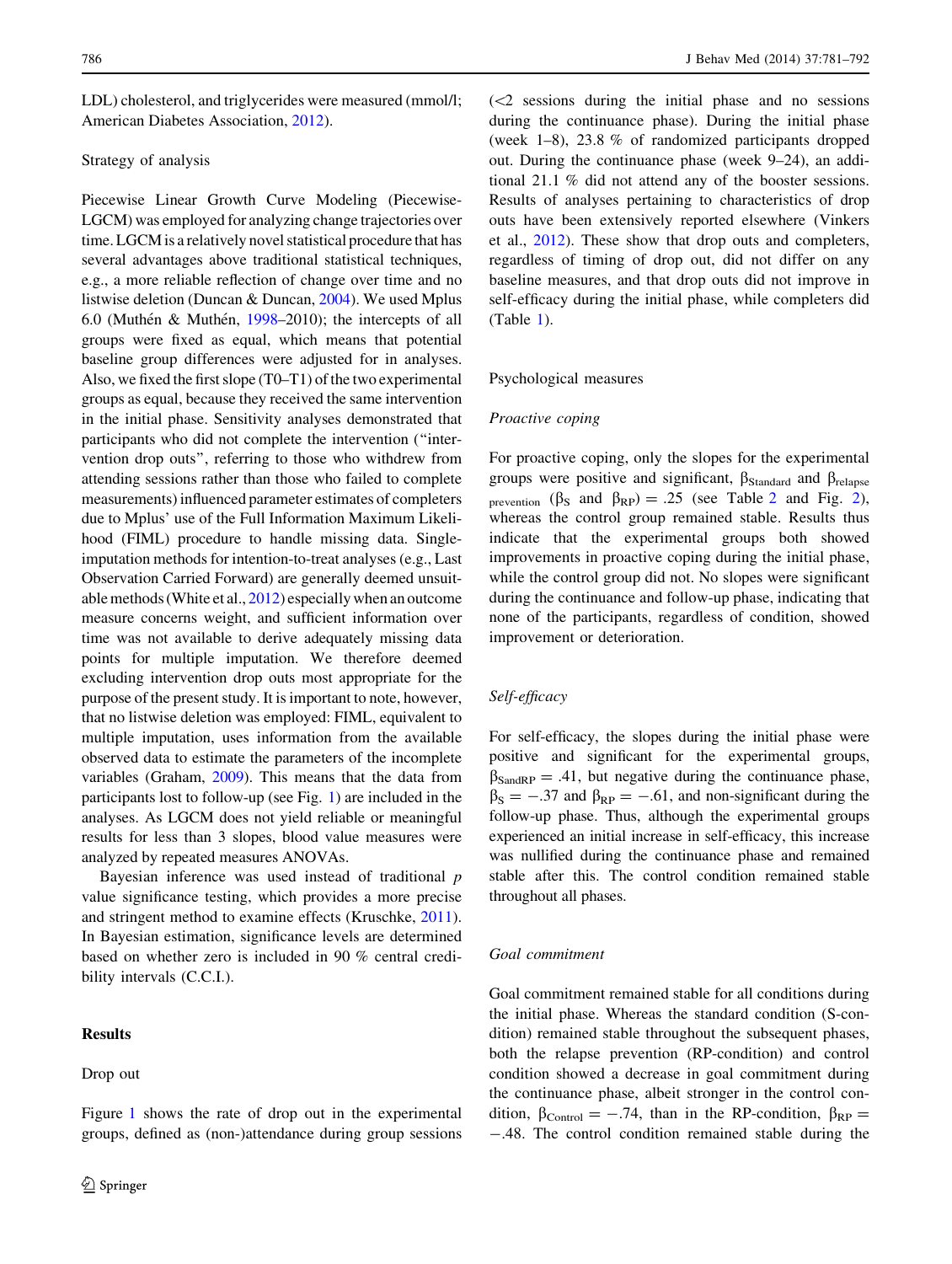<span id="page-6-0"></span>

|  |  |  |  | Table 1 Baseline measures of intervention and control groups |  |  |  |
|--|--|--|--|--------------------------------------------------------------|--|--|--|
|--|--|--|--|--------------------------------------------------------------|--|--|--|

|                                   | Experimental standard<br>M(SD)  | Experimental relapse prevention<br>M(SD) | Control group<br>M(SD)        |
|-----------------------------------|---------------------------------|------------------------------------------|-------------------------------|
| N                                 | 45                              | 38                                       | 60                            |
| Demographic measures              |                                 |                                          |                               |
| Sex-no. $(\%$ male)               | 26(57.8)                        | 21(55.3)                                 | 38 (63.3)                     |
| Age                               | 55.84 (5.45)                    | 55.26 (5.80)                             | 55.85 (6.23)                  |
| Education level $(\%)^a$          | $0(1)$ ; 75.6 (2); 24.4 (3)     | $2.6$ (1); 50 (2); 47.4 (3)              | $0(1)$ ; 73.3 (2); 23.3 (3)   |
| Employed—no. $(\%)$               | 34 (75.6)                       | 25(65.8)                                 | 42(70.0)                      |
| Prior weight loss attempts $(\%)$ | 55.6 (0); 26.7 (1); 17.8 $(>1)$ | 71.1 (0); 10.5 (1); 18.4 $(>1)$          | 84.7 (0); 6.8 (1); 8.5 $(>1)$ |
| Psychological measures            |                                 |                                          |                               |
| Self-efficacy                     | 4.57(.88)                       | 4.68(0.93)                               | 4.71 (.92)                    |
| Goal commitment                   | 5.34(0.78)                      | 5.33(.95)                                | 5.28(.77)                     |
| Proactive coping                  | 2.83(0.44)                      | 2.78(.36)                                | 2.84(0.41)                    |
| Sense of responsibility           | 6.49(0.58)                      | 6.49(.55)                                | 6.30(0.67)                    |
| <b>Behavioral</b> measures        |                                 |                                          |                               |
| Diet                              | 2.48(.36)                       | 2.46(.34)                                | 2.46(.38)                     |
| Exercise                          | 140.67 (69.88)                  | 119.77 (64.23)                           | 141.26 (68.33)                |
| <b>Biomedical measures</b>        |                                 |                                          |                               |
| <b>BMI</b> self-reported          | 29.10 (1.35)                    | 28.28 (2.10)                             | 29.19 (2.13)                  |
| <b>BMI</b> measured               | 29.45 (1.46)                    | 29.11 (2.25)                             | 30.01 (2.42)                  |
| Hba1c <sup>b</sup>                | 38.75 (2.82)                    | 38.95 (2.62)                             | 38.65 (3.04)                  |
| Glucose                           | 5.47(0.45)                      | 5.52 (.89)                               | 5.43 (.38)                    |
| HDL cholesterol                   | 1.41(0.37)                      | 1.37(0.36)                               | 1.50(0.86)                    |
| LDL cholesterol                   | 3.67(0.77)                      | 3.84(0.93)                               | 4.05(0.95)                    |
| Tryglicerides                     | 1.76(1.40)                      | 1.95(1.90)                               | 1.63(0.73)                    |

Reported means are restricted to participants who completed the intervention, except for the control condition which followed a different format that prohibited the assessment of drop out

<sup>a</sup> 1 = primary education; 2 = high/vocational school; 3 = higher education

<sup>b</sup> All blood values are measured in mmol/l

follow-up phase, but the slope of the RP-condition was negative, demonstrating even further deterioration in goal commitment,  $\beta_{RP} = -.70$ .

#### Sense of responsibility

During the initial phase, the S and RP-conditions remained stable, whereas the control condition decreased over time,  $\beta_{\text{Control}} = -.38$ . Throughout the rest of the phases, all conditions remained stable.

## Behavioral measures

## Diet and exercise

A positive slope during the initial phase was obtained for all three groups in diet,  $\beta_{\text{SandRP}} = 1.04$  and  $\beta_{\text{Control}} = .82$ , as well as for exercise,  $\beta_{\text{SandRP}} = .38$  and  $\beta_{\text{Control}} = .49$ . Regardless of condition, participants did not show further changes during the continuance and follow-up phase, indicating stability.

#### Biomedical measures

#### BMI

The experimental groups and the control group decreased in self-reported BMI during the initial phase,  $\beta_{SandRP}$  =  $-.80$  and  $\beta_{\text{Control}} = -.72$ . These results were even stronger for measured BMI,  $\beta_{\text{SandRP}} = -1.16$  and  $\beta_{\text{Control}} = -1.23$ . During the continuance phase, only the S-condition decreased even further in self-reported BMI,  $\beta_s = -.46$ , whereas the other groups remained stable. In contrast, for measured BMI, both experimental groups decreased,  $\beta_{\rm S} = -.42$  and  $\beta_{\rm RP} = -.51$ , whereas the control group remained stable. During the follow-up phase, the RP-condition self-reported a significant increase in BMI,  $\beta_{RP} = .78$ , whereas S-condition and the control group remained stable (BMI was not measured at T3).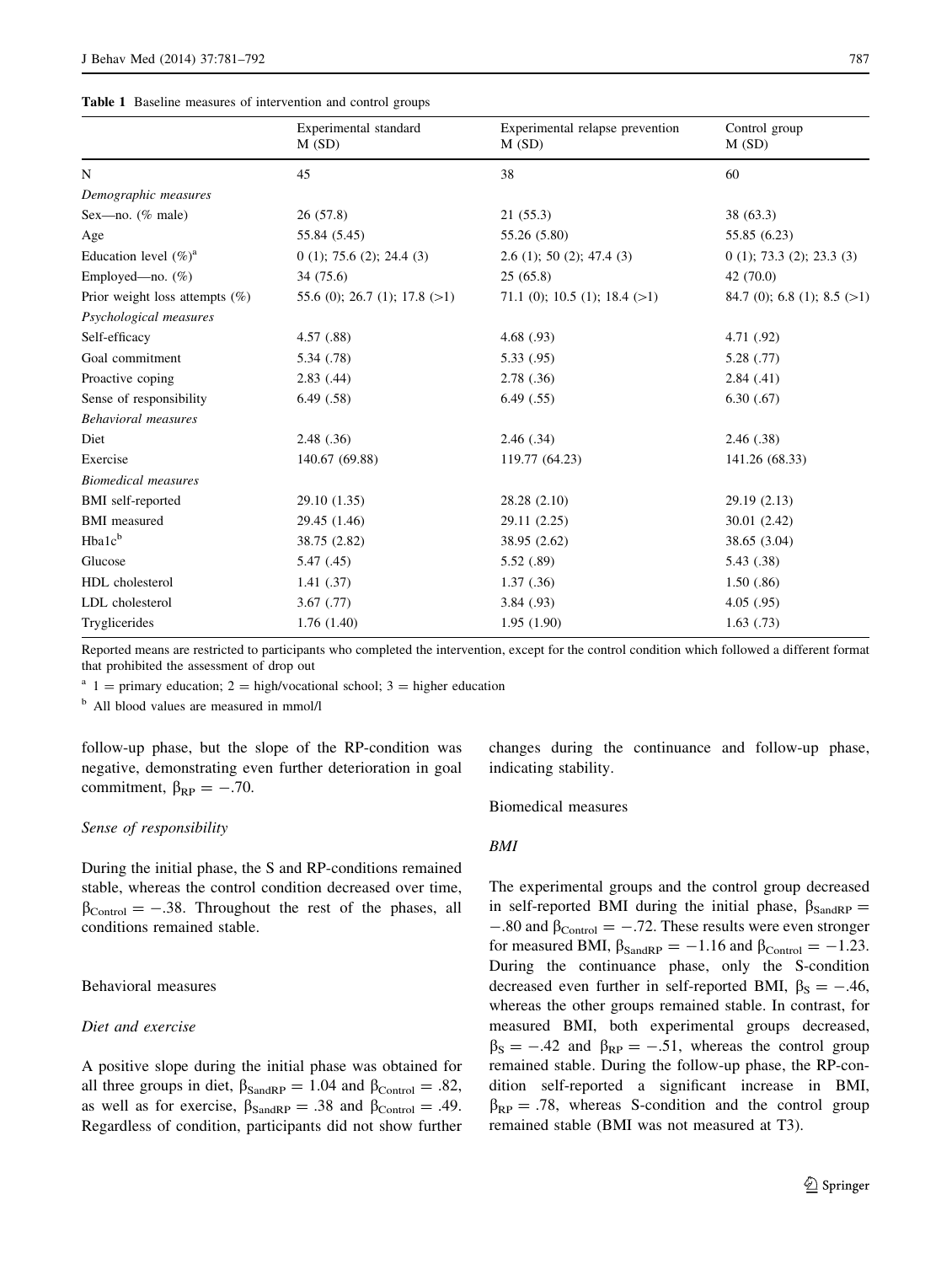| Variable                 | Experimental standard |                              |                       | Experimental relapse prevention | Control group         |                              |
|--------------------------|-----------------------|------------------------------|-----------------------|---------------------------------|-----------------------|------------------------------|
|                          | Parameter<br>estimate | 90 % credibility<br>interval | Parameter<br>estimate | 90 % credibility<br>interval    | Parameter<br>estimate | 90 % credibility<br>interval |
| Proactive coping         |                       |                              |                       |                                 |                       |                              |
| Intercept                | $7.63**$              | 6.50 to 9.67                 | $7.63**$              | 6.50 to 9.67                    | $7.63**$              | 6.50 to 9.67                 |
| Slope initial            | $.25*$                | .01 to .05                   | $.25*$                | .01 to .05                      | $-.26$                | $-.63$ to 0.4                |
| Slope continuance        | $-.26$                | $-.73$ to .08                | $-.23$                | $-.74$ to $.15$                 | .05                   | $-.39$ to .61                |
| Slope follow-up          | $-.06$                | $-.51$ to $.37$              | .03                   | $-.46$ to $.46$                 | .10                   | $-.45$ to .69                |
| Self-efficacy            |                       |                              |                       |                                 |                       |                              |
| Intercept                | 5.96**                | 4.86 to 8.05                 | 5.96**                | 4.86 to 8.05                    | 5.96**                | 4.86 to 8.05                 |
| Slope initial            | $.41**$               | .16 to .76                   | $.41**$               | .16 to .76                      | $-.10$                | $-.48$ to .20                |
| Slope continuance        | $-.37*$               | $-.71$ to $-.03$             | $-.61**$              | $-1.06$ to $-.25$               | $-.26$                | $-.73$ to .19                |
| Slope follow-up          | .09                   | $-.39$ to .44                | $-.12$                | $-.51$ to .22                   | $-.37$                | $-.99$ to $.12$              |
| Goal commitment          |                       |                              |                       |                                 |                       |                              |
| Intercept                | $7.19**$              | 6.03 to 9.31                 | $7.19**$              | 6.03 to 9.31                    | $7.19**$              | 6.03 to 9.31                 |
| Slope initial            | .08                   | $-.17$ to .33                | .08                   | $-.17$ to $.33$                 | $-.06$                | $-.42$ to .29                |
| Slope continuance        | $-.30$                | $-.71$ to $.04$              | $-.48*$               | $-.96$ to $-.11$                | $-.74**$              | $-1.38$ to $-.30$            |
| Slope follow-up          | $-.26$                | $-.84$ to $.19$              | $-.70**$              | $-1.55$ to $-.23$               | $-.06$                | $-.70$ to $.55$              |
| Sense of responsibility  |                       |                              |                       |                                 |                       |                              |
| Intercept                | $11.66**$             | 9.69 to 15.80                | $11.66**$             | 9.69 to 15.80                   | 11.66**               | 9.69 to 15.80                |
| Slope initial            | .08                   | $-.17$ to $.33$              | .08                   | $-.17$ to $.33$                 | $-.38*$               | $-.78$ to $-.07$             |
| Slope continuance        | $-.03$                | $-.34$ to .26                | $-.04$                | $-.36$ to .29                   | .34                   | $-.01$ to .72                |
| Slope follow-up          | $-.21$                | $-.61$ to $.14$              | $-.07$                | $-.45$ to $.39$                 | $-.07$                | $-.56$ to .32                |
| Diet                     |                       |                              |                       |                                 |                       |                              |
| Intercept                | $7.30**$              | 6.37 to 8.57                 | $7.30**$              | 6.37 to 8.57                    | $7.30**$              | 6.37 to 8.57                 |
| Slope initial            | $1.04**$              | .67 to 1.68                  | $1.04**$              | .67 to 1.68                     | $.82**$               | .47 to 1.35                  |
| Slope continuance        | $-.03$                | $-.38$ to $.43$              | .19                   | $-.20$ to $.81$                 | $-.12$                | $-.56$ to $.34$              |
| Slope follow-up          | .30                   | $-.08$ to $.67$              | $-.04$                | $-.43$ to $.36$                 | $-.21$                | $-.74$ to .19                |
| Exercise                 |                       |                              |                       |                                 |                       |                              |
| Intercept                | $2.21**$              | 1.84 to 2.78                 | $2.21**$              | 1.84 to 2.78                    | $2.21**$              | 1.84 to 2.78                 |
| Slope initial            | $.38**$               | .10 to .85                   | $.38**$               | .10 to .85                      | .49**                 | .11 to 1.11                  |
| Slope continuance        | $-.09$                | $-.45$ to $.24$              | $-.21$                | $-.61$ to $.18$                 | $-.37$                | $-.92$ to $.05$              |
| Slope follow-up          | $-.02$                | $-.44$ to $.37$              | .22                   | $-.21$ to .70                   | .18                   | $-.32$ to .72                |
| <b>BMI</b> self-reported |                       |                              |                       |                                 |                       |                              |
| Intercept                | 15.31**               | 13.56 to 17.20               | 15.31**               | 13.56 to 17.20                  | $15.31**$             | 13.56 to 17.20               |
| Slope initial            | $-.80**$              | $-1.24$ to $-.52$            | $-.80**$              | $-1.24$ to $-.52$               | $-.72**$              | $-1.22$ to $-.36$            |
| Slope continuance        | $-.46**$              | $-.82$ to $-.14$             | $-.31$                | $-.67$ to $.05$                 | .02                   | $-.35$ to .41                |
| Slope follow-up          | .37                   | $-.12$ to $.94$              | $.78**$               | .26 to 1.63                     | $-.08$                | $-.74$ to .52                |
| <b>BMI</b> measured      |                       |                              |                       |                                 |                       |                              |
| Intercept                | 13.75**               | 12.32 to 15.22               | 13.75**               | 12.32 to 15.22                  | 13.75**               | 12.32 to 15.22               |
| Slope initial            | $-1.16**$             | $-2.21$ to $-.74$            | $-1.16**$             | $-2.21$ to $-.74$               | $-1.23**$             | $-2.48$ to $-.72$            |
| Slope continuance        | $-.42*$               | $-.90 \text{ to } -.05$      | $-.51*$               | $-.95$ to $-.01$                | $-.34$                | $-.83$ to $.06$              |

<span id="page-7-0"></span>Table 2 Standardized parameter estimates of growth curves of all outcome variables

\*  $p \le .01$ ; \*\*  $p \le .05$ 

#### Blood values

A repeated measures ANOVA revealed a significant main effect of time,  $F(1, 80) = 4.60$ ,  $p = .04$ ; indicating that overall Hba1c values worsened over time. This main effect was qualified by a significant time\*condition interaction effect,  $F(2, 80) = 6.89$ ,  $p = .002$ . Simple main effects analyses demonstrated that the S  $(M_{ST0} = 38.67,$  $SD = 2.94$ ;  $M_{ST3} = 39.26$ ,  $SD = 3.98$ ;  $p = .17$ ) and RPcondition ( $M_{\text{RPT0}} = 38.76$ , SD = 2.74;  $M_{\text{RPT3}} = 39.07$ ,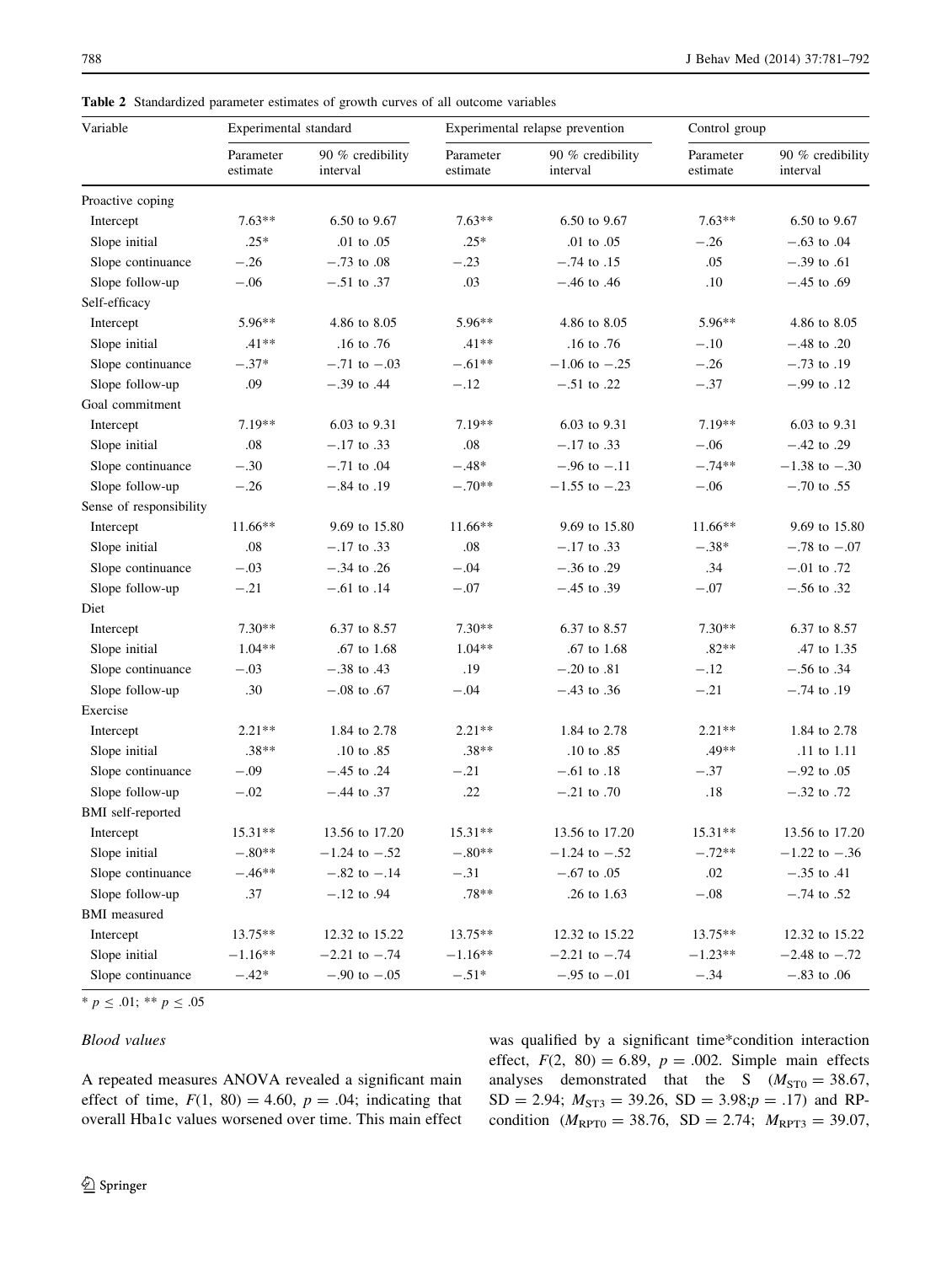<span id="page-8-0"></span>Fig. 2 Growth Curves for the main dependent variables: Proactive Coping (possible range 1–4; a), Diet (possible range 1–4; b), Self-reported BMI (c) and Measured BMI (d)



 $SD = 3.54$ ;  $p = .07$ ) remained stable. In contrast, in the control condition Hba1c significantly increased over time,  $M_{\text{controlTO}} = 38.25$  (SD = 2.69),  $M_{\text{controlT3}} = 39.95$  $(SD = 3.72)$ ,  $p = .002$ . For fasting glucose, tryglicerides, and HDL and LDL cholesterol, there were no significant main effects of time, all  $p$ 's  $> .10$ , nor interaction-effects, all  $p$ 's  $> .16$ .

## **Discussion**

The present study examined the efficacy of a self-management intervention in overweight and obese people at risk for type 2 diabetes. Results demonstrate that for those who completed the intervention, outcomes in behavioral, psychological and anthropometric domains improved in the short term and stabilized over a period of a year. The experimental groups demonstrated greater improvements than the control group on two primary outcomes: proactive coping and measured BMI. Furthermore, it was shown that booster sessions had little added value above the initial phase of intervention, and no straightforward differential effects were found for the two types of booster sessions.

The finding that the experimental groups showed an increase in proactive coping skills during the initial phase, and the control group did not, demonstrates that the intervention succeeded in its primary objective: the development of future-oriented self-regulatory skills. Not only did the experimental groups manage to maintain these proactive coping skills over time, they also continued to lose weight during the continuance phase, whereas the control group did not. The beneficial intervention effects on BMI were also reflected in Hba1c-levels: in the control group Hba1c increased, but it remained stable in the experimental groups. This indicates that the current intervention may help prevent weight gain and stabilize risk for chronic illnesses, which without lifestyle change most often increase over time.

It is important to note that the above results only hold for those who completed the intervention. The fact that more than 20 % of participants did not attend the booster sessions may indicate that people are less willing to adhere to intervention requirements after several months (see also Appel et al., [2011\)](#page-10-0), which mirrors the notion that maintenance of successful weight management, rather than its initiation, is the most pressing challenge that research on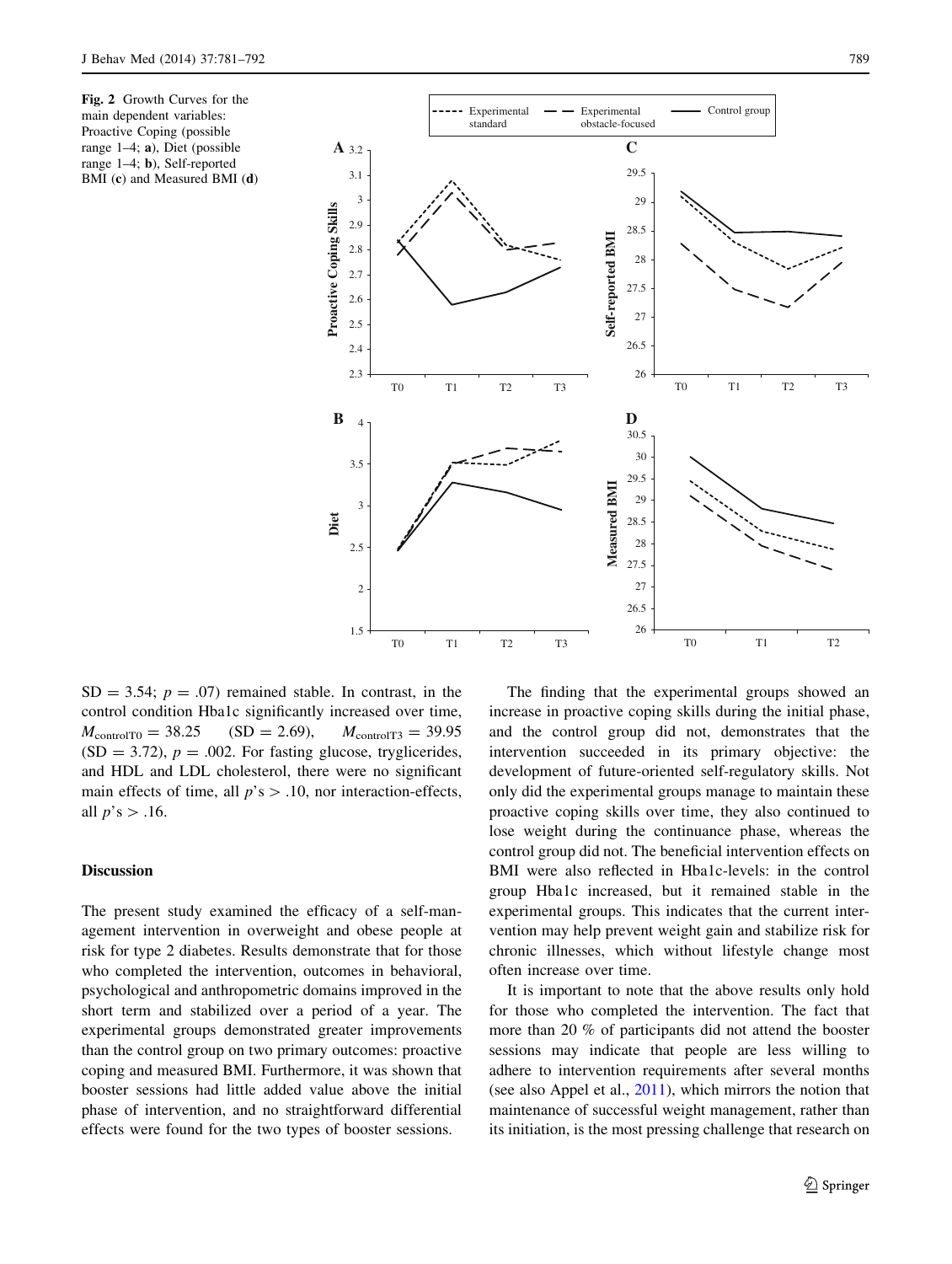obesity treatment faces today (Jeffery et al., [2000](#page-10-0)). Nonetheless, the rate of drop out in the current intervention is much higher than in other weight management interventions (e.g., Knowler et al., [2002\)](#page-10-0). One reason for this high drop out may be that we did not implement a run-in period before randomization in which availability and attendance confirmation is assessed (Appel et al., [2011;](#page-10-0) Ulmer et al., [2008\)](#page-11-0). Also, the skills-based nature of the intervention may have played a role, as this approach yields benefits through systematic but small changes in eating behavior, which may be incompatible with the often desired fast and large weight loss among overweight and obese populations. Overall, the low attendance rates suggest that future research should attempt to identify strategies that increase session attendance, especially during later phases of the intervention. It should be noted that at follow-up, the control group lost the most participants, which may indicate that without regular face-to-face contact over an extended period of time, people are more likely to withdraw from intervention. This suggestion should be addressed in future research.

Although the experimental groups improved more than the control groups in two primary outcomes, proactive coping and BMI, for the third primary outcome, eating behavior, a similar pattern emerged for the control group as for the experimental groups. Also, few differences emerged between the control and intervention groups during the initial phase of the intervention. These findings stand in contrast to earlier work (Thoolen et al., [2009](#page-10-0)) which demonstrated the intervention's short-term advantage over a control group in diabetes patients. One explanation for the lack of differences in diet is that our measure only captured fat intake, which excluded other aspects of achieving a healthy diet that may have yielded a difference between conditions. Also, results may be partly due to the strict control group we employed. Specifically, the assignments that the control group received may have spurred on knowledge about and active use of self-regulatory principles, e.g., goal-setting and self-monitoring. Alternatively, the findings suggest that, at least for nondiabetes patients, nutrition education, written assignments, and attention might be sufficient to trigger some beneficial effects with regard to behavior change. Further research is warranted into the mechanisms that have driven the positive outcomes of the control group.

In addition to examining the intervention's efficacy, we also investigated the added value of booster sessions. Although participants did seem to benefit from attending booster sessions in some respects (e.g., decreased BMI), in general, the booster sessions had little added value beyond the initial phase, and more strikingly, beyond boosters in the form of written assignments (i.e., the control group). This suggests that the initial phase of the intervention may be sufficient to establish both successful initiation and maintenance, especially as Thoolen et al. [\(2009](#page-10-0)) showed that the intervention without booster sessions yielded similar maintenance effects. Notably, a large proportion of the participants failed to attend booster sessions in the first place; the lack of differences between the ''standard'' and ''relapse prevention'' booster sessions should therefore be interpreted with caution. Nonetheless, the low attendance rates during booster sessions corroborates earlier research indicating that extending interventions by means of faceto-face group sessions may not necessarily yield additional benefits (Kroese et al., [2012\)](#page-10-0).

Several limitations should be noted. First, we analyzed completers only, which may have positively biased the results: it is possible that only those who were able to initiate and maintain improvements over time returned the questionnaires. However, as intention-to-treat analyses with single or multiple imputation methods were unsuitable or impossible, completers-only analyses were deemed the most appropriate for the present research question, i.e., to test the efficacy of the intervention for those who actually attended the intervention. On a related note, relatively small groups were analyzed, which could have resulted in an increased Type I error. However, LGCM counteracted this problem to some extent, as it does not employ listwise deletion when one datapoint for a participant is missing (Duncan & Duncan, [2004\)](#page-10-0). Second, the fact that our population was middleaged and ethnically homogeneous limits the generalizability of our results. Nonetheless, as middle age is the typical period when diabetes risk becomes manifest our sample was representative in this regard (Villareal et al. [2005\)](#page-11-0). Third, the reliance on self-reported rather than measured BMI for the final measurement and the lack of a long-term follow-up beyond 1 year after intervention initiation are important issues that should be addressed in future research.

Notwithstanding these limitations, the present study has several important implications. First, the results indicate that self-management interventions can play an important preventive role in health practice as the intervention improved BMI and proactive coping skills among a sample of overweight, but otherwise healthy adults. Second, the study builds upon cumulative evidence calling the added value of extended interventions for behavior change maintenance into question (e.g., Kroese et al., [2012](#page-10-0)). Third, the finding that our active control condition and the experimental conditions yielded similar effects in eating behavior and exercise indicates that the efficacy of interventions can be partly explained by effects other than the specific content of the intervention itself (e.g., attention). Overall, this study provides promising results for the efficacy of brief, and thus relatively low-burden, self-management interventions in an overweight/obese population, at least for those who complete it.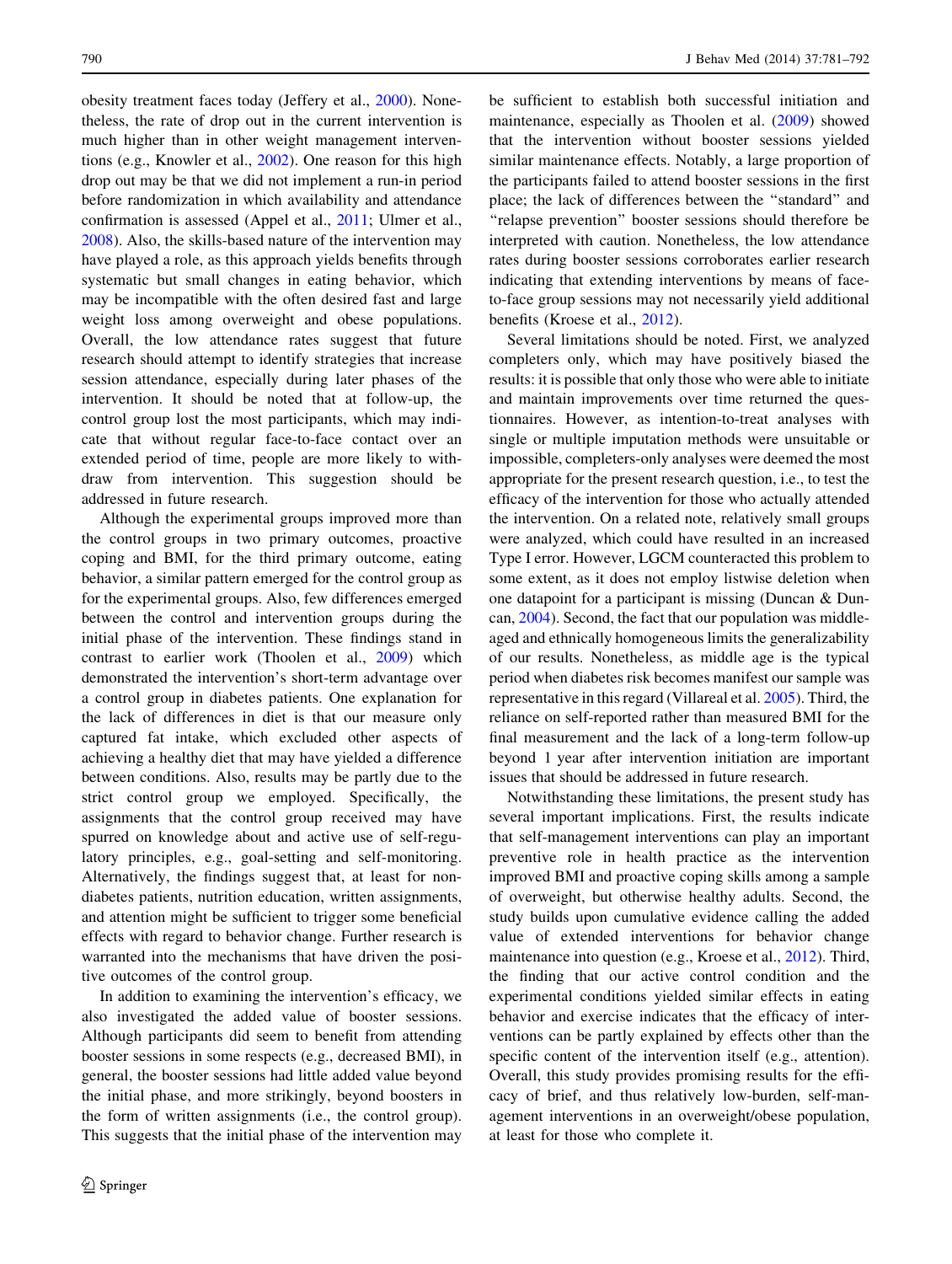<span id="page-10-0"></span>Acknowledgments This research was supported by a grant from ZonMw, the Netherlands organization for health research and development (No. 120610009). The funding source had no involvement in the conduct or writing of this research.

## References

- American Diabetes Association. (2012). Standards of medical care in diabetes—2012. Diabetes Care, 35, S11–S63.
- Appel, L. J., Clark, J. M., Yeh, H., Wang, N., Coughlin, J. W., Daumit, G., et al. (2011). Comparative effectiveness of weightloss interventions in clinical practice. The New England Journal of Medicine, 365, 1959–1968.
- Aspinwall, L. G., & Taylor, S. E. (1997). A stitch in time: Selfregulation and proactive coping. Psychological Bulletin, 121, 417–436.
- Astrup, A., & Finer, N. (2000). Redefining type 2 diabetes: 'Diabesity' or obesity dependent diabetes mellitus? Obesity Reviews, 2, 57–59.
- Bode, C., Thoolen, B., & de Ridder, D. (2008). Measuring proactive coping. Psychometric characteristics of the Utrecht Proactive Coping Competence scale (UPCC). Psychologie & Gezondheid [Psychology & Health], 36, 81–91.
- De Koning, E. J. (2005). Randomized Controlled Trial of screening for type 2 diabetes mellitus obese subjects. Retrieved from [http://](http://www.zonmw.nl/nl/projecten/project-detail/randomized-controlled-trial-of-screening-for-type-2-diabetes-mellitus-in-obese-subjects/) [www.zonmw.nl/nl/projecten/project-detail/randomized-controlled](http://www.zonmw.nl/nl/projecten/project-detail/randomized-controlled-trial-of-screening-for-type-2-diabetes-mellitus-in-obese-subjects/)[trial-of-screening-for-type-2-diabetes-mellitus-in-obese-subjects/](http://www.zonmw.nl/nl/projecten/project-detail/randomized-controlled-trial-of-screening-for-type-2-diabetes-mellitus-in-obese-subjects/)
- Duncan, T. E., & Duncan, S. C. (2004). An introduction to Latent Growth Curve Modeling. Behavior Therapy, 35, 333–363.
- Finer, N., Ryan, D. H., Renz, C. L., & Hewkin, A. C. (2006). Prediction of response to subitramine therapy in obese nondiabetic and diabetic patients. Diabetes, Obesity & Metabolism, 8, 206–213.
- Funnell, M. M., & Anderson, R. M. (2004). Empowerment and selfmanagement of diabetes. Clinical Diabetes, 22, 123–127.
- Glasgow, R. E., Lichtenstein, E., & Marcus, A. C. (2003). Why don't we see more translation of health promotion research to practice? Rethinking the efficacy-to-effectiveness transition. American Journal of Public Health, 93, 1261–1267.
- Glasgow, R. E., Perry, J. D., Toobert, D. J., & Hollis, J. F. (1996). Brief assessments of dietary behavior in field settings. Addictive Behaviors, 21, 239–247.
- Gollwitzer, P. M. (1999). Implementation intentions: Strong effects of simple plans. American Psychologist, 54, 493–503.
- Graham, J. W. (2009). Missing data analysis: Making it work in the real world. Annual Review of Psychology, 60, 549–576.
- Jeffery, R. W., Drewnowski, A., Epstein, L. H., Stunkard, A. J., Wilson, G. T., Wing, R. R., et al. (2000). Long-term maintenance of weight loss: Current status. Health Psychology, 19, 5– 16.
- Knowler, W. C., Barrett-Connor, E., Fowler, S. E., Hamman, R. F., Lachin, J. M., Walker, E. A., et al. (2002). Reduction in the incidence of type 2 diabetes with lifestyle intervention or metformin. New England Journal of Medicine, 346, 393–403.
- Kopelman, P. (2007). Health risks associated with obesity. Obesity Reviews, 8, 13–17.
- Kristal, A. R., Beresford, S. A. A., & Lazovich, D. (1994). Assessing change in diet-intervention research. American Journal of Clinical Nutrition, 59, S185–S189.
- Kristal, A. R., Shattuck, A. L., & Henry, H. J. (1990). Patterns of dietary behavior associated with selecting diets low in fat reliability and validity of a behavioral-approach to dietary assessment. Journal of the American Dietetic Association, 90, 214–220.
- Kroese, F. M., Adriaanse, M. A., & De Ridder, D. T. D. (2012). Boosters, anyone? Exploring the added value of booster sessions in a self-management intervention. Health Education Research, 27, 825–833.
- Kruschke, J. K. (2011). Bayesian estimation of null values via parameter estimation and model comparison. Perspectives on Psychological Science, 6, 272–273.
- Kuijer, R. G., & De Ridder, D. T. D. (2003). Discrepancy in illnessrelated goals and quality of life in chronically ill patients: The role of self-efficacy. Psychology & Health, 18, 313–330.
- Leibbrand, R., & Fichter, M. M. (2002). Maintenance of weight loss after obesity treatment: Is continuous support necessary? Behaviour Research and Therapy, 40, 1275–1289.
- Locke, E. A., Latham, G. P., & Erez, M. (1988). The determinants of goal setting. The Academy of Management Review, 13, 23–39.
- Marlatt, G. A., & Gordon, J. R. (1985). Relapse prevention: Maintenance strategies in the treatment of addictive behaviors. New York: Guilford.
- McAdams, M. A., Van Dam, R. M., & Hu, F. B. (2007). Comparison of self-reported and measured BMI as correlates of disease markers in US adults. Obesity, 15, 188–196.
- Michie, S., Abraham, C., Whittington, C., McAteer, J., & Gupta, S. (2009). Effective techniques in healthy eating and physical activity interventions: A meta-regression. Health Psychology, 28, 690–701.
- Muthén, L. K., & Muthén, B. O. (1998–2010). Mplus user's guide (6 ed.). Los Angeles, CA: Muthén & Muthén.
- Norris, S. L., Zhang, X., Avenell, A., Gregg, E., Bowman, B., Schmid, C. H., et al. (2005). Long-term effectiveness of weightloss interventions in adults with pre-diabetes: A review. American Journal of Preventive Medicine, 28, 126–139.
- Oettingen, G., Pak, H., & Schnetter, K. (2001). Self-regulation of goal setting: Turning free fantasies about the future into binding goals. Journal of Personality and Social Psychology, 80, 736–753.
- Perri, M. G., & Corsica, J. A. (2002). Improving the maintenance of weight lost in behavioral treatment of obesity. In T. A. Wadden & A. J. Stunkard (Eds.), Handbook of obesity treatment (pp. 357–379). Hoboken, NJ: Guilford.
- Perri, M. G., Nezu, A. M., McKelvey, W. F., Shermer, R. L., Renjilian, D. A., & Viegener, B. J. (2001). Relapse prevention training and problem-solving therapy in the long-term management of obesity. Journal of Consulting and Clinical Psychology, 69, 722–726.
- Schuit, A. J., Schouten, E. G., Westerterp, K. R., & Saris, W. H. M. (1997). Validity of the physical activity scale for the elderly (PASE): According to energy expenditure assessed by the doubly labeled water method. Journal of Clinical Epidemiology, 5, 541–546.
- Stahre, L., Tärnell, B., Håkanson, C., & Hällström, T. (2007). A Randomized Controlled Trial of two weight-reducing short-term group treatment programs for obesity with an 18-month followup. International Journal of Behavioral Medicine, 14, 48–55.
- Svetkey, L. P., Stevens, V. J., Brantley, P. J., Appel, L. J., Hollis, J. F., Loria, C. M., et al. (2008). Comparison of strategies for sustaining weight loss: The weight loss maintenance randomized controlled trial. Journal of the American Medical Association, 299, 1139–1148.
- Swift, J. A., Glazebrook, C., Anness, A., & Goddard, R. (2009). Obesity-related knowledge and beliefs in adults attending a specialist weight-management service: Implications for weight loss. Patient Education and Counseling, 74, 70–76.
- Thoolen, B. J., de Ridder, D. T. D., Bensing, J., & Rutten, G. (2009). Beyond good intentions: The role of proactive coping in achieving sustained behavioral change in the context of behavioral change in the context of diabetes management. Psychology & Health, 24, 237–254.